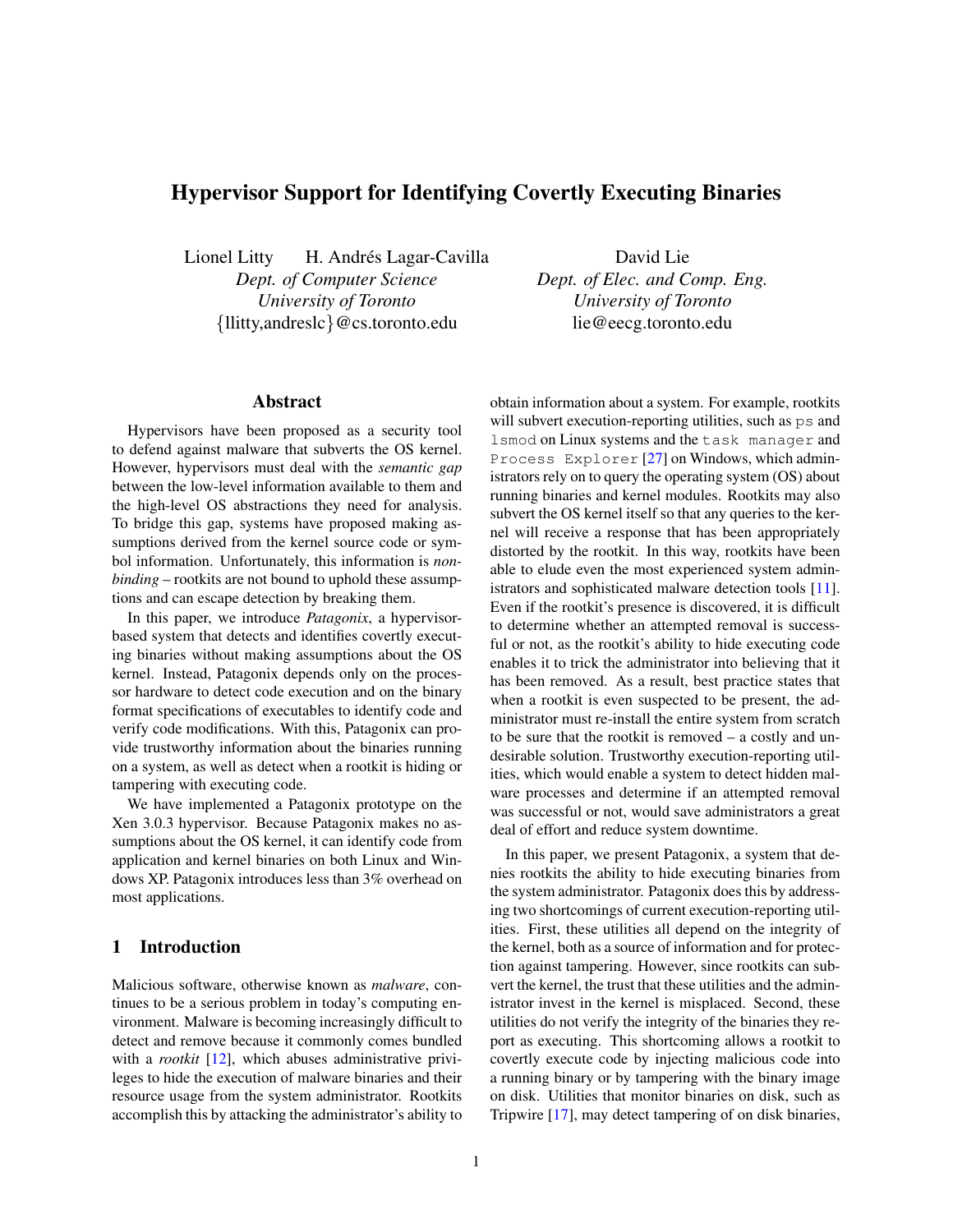but will miss tampering of binaries once they are loaded in memory.

Unlike existing execution-reporting utilities, Patagonix does not depend on the OS. Instead, Patagonix uses a hypervisor, allowing it to retain its integrity even if the rootkit has compromised the OS kernel. The challenge to implementing an execution-reporting utility in a hypervisor is the *semantic gap* [\[6\]](#page-0-0) between the information available to the hypervisor and the actual state of the system. Other work has bridged this gap by using and trusting information about the OS kernel, such as the kernel source code or kernel symbol information [\[3,](#page-0-0) [10,](#page-0-0) [13,](#page-0-0) [23,](#page-0-0) [25\]](#page-0-0). However, such information cannot be trusted because it is *non-binding* – the rootkit is not bound to maintain the semantics implied by source and symbol information, allowing it to escape detection. For example, if the hypervisor uses non-binding information about the format or location of kernel data structures, the rootkit may evade detection by adding fields to the data structures or moving the data structures to a memory location that is not being monitored. Similarly, assumptions about the code structure of the kernel can be exploited by a rootkit that modifies OS kernel execution to avoid code paths monitored by the hypervisor. Patagonix does not rely on any non-binding information about the OS kernel and relies only on the behavior of the hardware, which cannot be altered by malware.

Patagonix also verifies the integrity of all executing binaries before giving their identity to the administrator. Rather than verifying the contents of binaries on disk, Patagonix inspects the code as it executes in memory. As a result, Patagonix cannot be fooled by rootkits that avoid tampering with files on disk by injecting malicious code into binaries as they run. On the other hand, systems make modifications to code at run-time, causing it to differ from its image on disk when it is executed. Patagonix can differentiate legitimate modifications from malicious ones. The executing code is identified using a trusted external database that contains cryptographic hashes of binaries, such as the National Software Reference Library (NSRL) [\[20\]](#page-0-0).

In this paper we make three main contributions:

• Patagonix Prototype. We have implemented a Patagonix prototype that leverages the capabilities of a hypervisor and the non-executable (NX) bit of the Memory Management Unit (MMU) to detect and identify all executing binaries regardless of the state of the OS kernel. Our prototype, built on the Xen 3.0.3 hypervisor [\[4\]](#page-0-0), makes no assumptions about the OS kernel. As a result, with the exception of the binary format information, which differs from OS to OS, it can be used to neutralize rootkits on Windows XP, Linux 2.4 and Linux 2.6 OSs without modification.

- Identity Oracles. The semantic gap between the hypervisor and the OS requires special support to differentiate legitimate modifications made to running code by the OS from malicious ones made by a rootkit. To differentiate legitimate modifications from malicious tampering, we introduce the concept of an *identity oracle*, which when given a page of code in memory and a database of binaries, will either identify the binary from which the code page originated, or indicate that the code page is not from any of the binaries in the database. We have designed an oracle construction framework and implemented identity oracles for ELF binaries, PE binaries, the Linux kernel, the Windows XP kernel, and Windows driver interrupt handlers.
- System Usage and Evaluation. We present two complementary usage modes for Patagonix. In *reporting mode*, Patagonix serves as a trusted replacement for the standard execution-reporting utilities of an OS, allowing the administrator to see all executing processes even if hidden by a rootkit. This augments the administrator's ability to audit the state of the system during regular inspections and after an attempted rootkit removal. In *lie detection mode*, Patagonix compares the executing binaries reported by the OS with the executing binaries it identifies and reports any discrepancies to the administrator  $[10]$ . We tested Patagonix on 9 rootkits and found that it was able to identify code hidden by every one of them. In addition, our Patagonix prototype introduces less than 3% performance overhead on most applications.

We do not claim that Patagonix can detect all rootkits since Patagonix focuses on detecting covertly executing binaries – a rootkit that does not hide executing binaries, but only hides files and network connections, would not be detected. Fortunately, techniques to detect such rootkits, which do not depend on non-binding information, already exist. For example, using direct access to a raw disk image can detect hidden files [\[13\]](#page-0-0) and a networkbased intrusion detection system can detect hidden network connections. However, to the best of our knowledge, all techniques to detect hidden processes depend on non-binding information, making Patagonix useful in those circumstances.

In Section [2,](#page-2-0) we describe the problem with trusting non-binding information, the assumptions that Patagonix relies on, and the guarantees and limitations it has. Section [3](#page-3-0) gives an overview of the Patagonix architecture, while Sections [4](#page-6-0) and [5](#page-9-0) detail our identity oracles and our prototype implementation. In Section [6](#page-10-0) we describe the two usage modes of Patagonix: reporting and lie detection. Section [7](#page-11-0) evaluates Patagonix's effective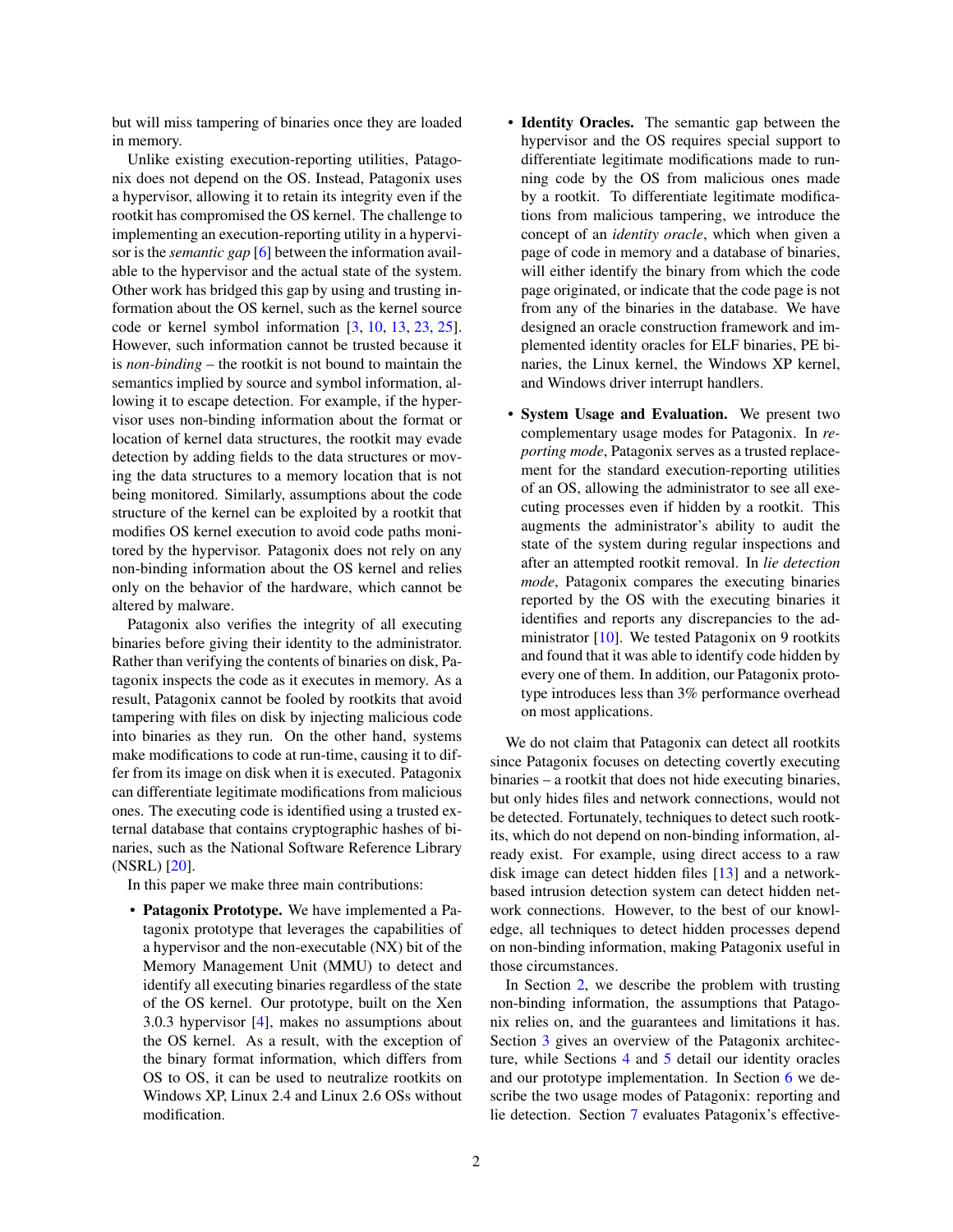ness at detecting covert processes and performance overhead. Section [8](#page-13-0) discusses related work and we conclude in Section [9.](#page-14-0)

## <span id="page-2-0"></span>2 Security Model

#### 2.1 Problem Description

Systems that monitor OS-level events from a hypervisor must wrestle with the semantic gap between the state of the OS and the information available to the hypervisor. Previous systems have bridged this gap using nonbinding information derived from source code and symbol information, but acknowledge that in doing so they make themselves vulnerable to a rootkit that is aware of their monitoring technique  $[3, 10, 13, 23, 25]$  $[3, 10, 13, 23, 25]$  $[3, 10, 13, 23, 25]$  $[3, 10, 13, 23, 25]$  $[3, 10, 13, 23, 25]$  $[3, 10, 13, 23, 25]$  $[3, 10, 13, 23, 25]$  $[3, 10, 13, 23, 25]$  $[3, 10, 13, 23, 25]$ . For instance, if the hypervisor monitors the system call table by using location information derived from non-binding sources, the rootkit can evade detection by altering the kernel's system call dispatch handler to use a table placed at a different location, and filled with pointers to malicious system call handlers. The hypervisor-based monitor would continue to monitor the original, unchanged system call table, which is no longer being used by the kernel. Unfortunately, preventing this attack by simply disallowing modification of kernel code will cause false positives because kernels employ self-modifying code. Manipulating the dispatch handler is only one example; similar assumptions based on non-binding information about data types or function entry-points are equally prone to subversion. More sophisticated techniques take a systematic approach to analyzing the Linux kernel memory state for tampering by malware, but they require ad hoc rules written with expert knowledge [\[24\]](#page-0-0) or source code annotations that provide only partial protection [\[25\]](#page-0-0). Further, all the aforementioned approaches use a sampling approach, creating a window of vulnerability that may be exploited by malware to remain undetected.

Patagonix securely addresses the semantic gap problem by avoiding reliance on non-binding information. Rather it relies only on information from the processor hardware about pages containing executing code. In addition, Patagonix detects and validates run-time code modification and ensures that they conform to the modifications permitted in the binary format specification. Finally, by utilizing the processor MMU hardware, Patagonix provides continuous monitoring and detection with very little overhead.

#### 2.2 Assumptions and Guarantees

To provide security guarantees, Patagonix relies on two properties of the hypervisor. First, Patagonix assumes that the hypervisor will protect both itself and Patagonix from tampering by a rootkit that has subverted the OS kernel. This assumption is consistent with the guarantees that hypervisors aim to provide. Second, Patagonix relies on the hypervisor to provide a secure communication channel between it and the user. Patagonix uses this channel to inform the user of what binaries it detects are running. Because the hypervisor is the only principal with direct access to the hardware, this channel can be provided in a straightforward way by providing separate consoles for the OS and Patagonix.

Patagonix identifies executing binaries by the cryptographic hash of the executing code. To convey this information to the administrator in a useful way, these hashes must be mapped to the name of a file or application. Extracting this mapping from the disk image is not trustworthy since a rootkit can tamper with the disk. Instead, Patagonix relies on a trusted database to provide such a mapping. This database is assumed to contain the names of all legitimate software binaries that the administrator has installed on the machine and can also optionally contain mappings of known malicious binaries. Any executing binary that does not match one in the database is identified as "not present" and should be scrutinized by the administrator. Publicly available databases currently exist – for example, our prototype uses the NSRL [\[20\]](#page-0-0). We note that the labeling of binaries as legitimate or malicious is made available purely for the convenience of the administrator and is not used by Patagonix. History has shown that such labeling may be flawed – there have been many documented cases of trojaned, vulnerable, or patently malicious binaries being distributed by reputable entities [\[11\]](#page-0-0). Patagonix correctly handles situations where malware is executing on the OS because it was incorrectly labeled as legitimate in the database. For example, Patagonix can be used to confirm that the incorrectly labeled application is no longer executing after an attempted removal.

Even with malware in control of the OS, Patagonix guarantees that it is able to identify and report all executing binaries. Rootkits may try to hide malware binaries from the administrator by either appropriating the name of a legitimate application, or by trying to make it invisible. Patagonix prevents the former by using mappings from the trusted database. This also defeats any attempts to inject malicious code into legitimate binaries on disk or in memory since this will alter the contents of the code when it executes. If the rootkit tries to hide the execution of a binary by subverting the OS kernel or executionreporting utilities, Patagonix will still identify and report the executing binary to the administrator since Patagonix monitors the processor hardware for executing code, not the OS kernel. With these guarantees, Patagonix can report the identities of all executing binaries to the user in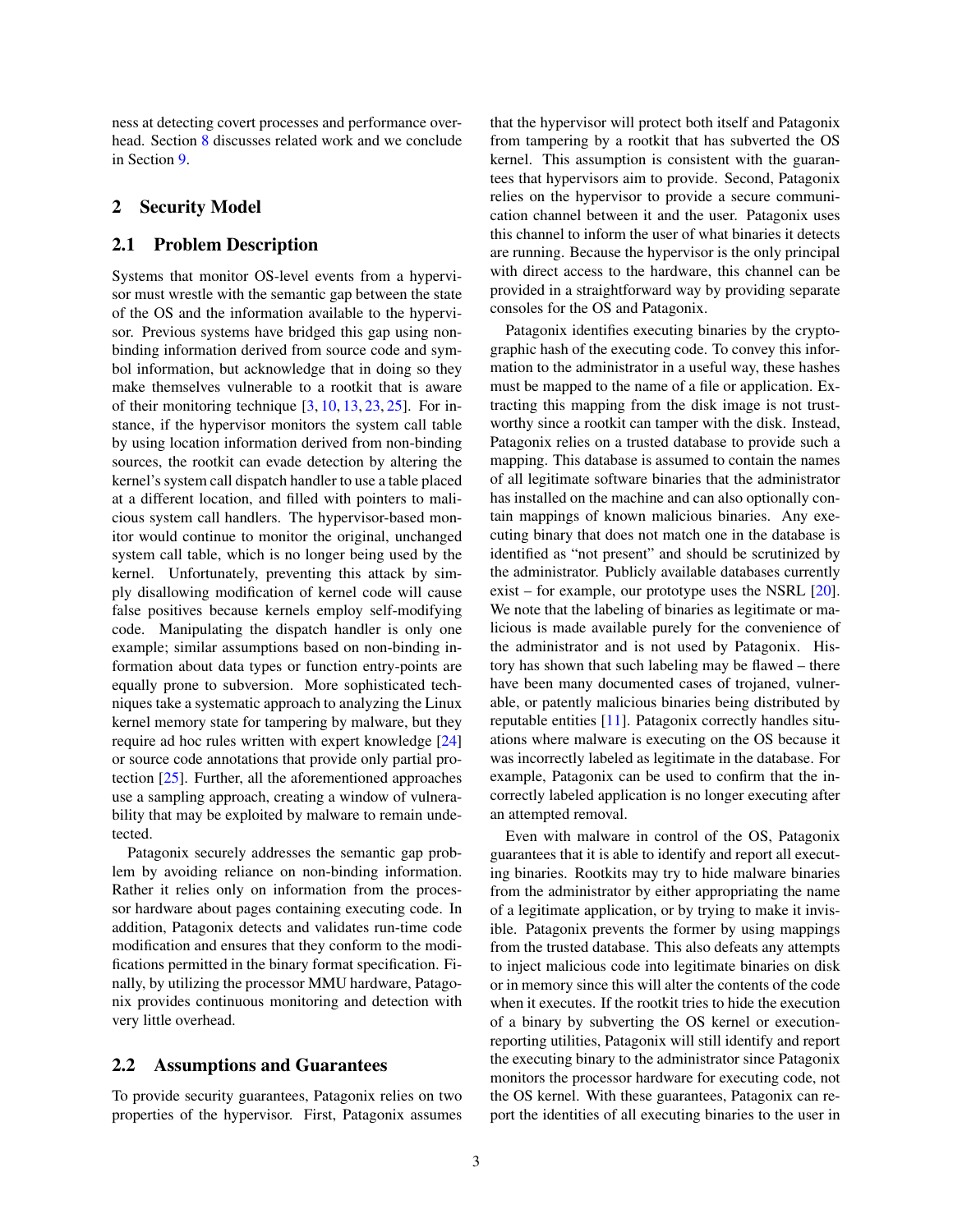reporting mode. Correspondingly, in lie detection mode, it can notify the administrator of any discrepancies between the code it detects and that reported by the OS.

## 2.3 Limitations

The goal of Patagonix is to provide a trustworthy alternative to traditional OS execution-reporting utilities, thus denying rootkits the ability to hide executing binaries from the administrator. However, detecting and preventing the exploitation of vulnerabilities is outside the scope of Patagonix. For example, Patagonix does not detect attacks that do not inject new code, but instead alter the control flow of an application, such as in a return-to-libc attack [\[32\]](#page-0-0). More generally, neither Patagonix nor traditional execution-reporting utilities prevent legitimate applications from taking malicious actions as a result of malicious inputs. For example, the attacker can cause a legitimate interpreter or a just-in-time (JIT) compiler to perform malicious actions by using it to run a malicious script. Despite this, Patagonix provides strong and useful guarantees. While Patagonix cannot tell if a script is malicious or not, it guarantees that the administrator will be aware of all executing interpreters and JITs.

Identifying and verifying the integrity of interpreters is the same as other binaries because all the machine level instructions that can be executed by the interpreter are known a priori. However, this is not the case for JITs because they dynamically generate and execute code whose content can be heavily dependent on the workload and run-time state. Thus, once Patagonix identifies a program as a JIT, it will ignore pages it observes executing in the JIT address space that are not present in the trusted database (JITs must always execute code from their binary before any dynamically generated code, so Patagonix is always able to identify the process first). While a rootkit may exploit this to inject arbitrary code into the JIT and escape any sandboxing enforced by the JIT, Patagonix's guarantees still hold because the rootkit will not be able to hide the execution of the JIT, nor can the rootkit cause Patagonix to misidentify the JIT as another application.

Finally, as mentioned earlier, Patagonix used in lie detection mode is not a generic rootkit detector: it focuses on rootkits that hide executing binaries.

#### <span id="page-3-0"></span>3 System Architecture

#### 3.1 Overview

The architecture of Patagonix is illustrated in Figure [1.](#page-4-0) The majority of Patagonix is implemented in the *Patagonix VM*, while a small amount of functionality that requires kernel mode privileges is implemented in the hypervisor. The *Monitored VM* contains the *Monitored OS* for which the administrator wants trustworthy binary execution information and the hypervisor protects Patagonix from tampering by the monitored VM. While implementing Patagonix entirely within the hypervisor may reduce performance overhead, splitting the functionality of Patagonix into hypervisor and VM components has the benefits of increased modularity, ease of portability to a different hypervisor, and a reduction on the size of the code being added to the security critical hypervisor. As we shall see in Section [7,](#page-11-0) the boundary crossings between the hypervisor and VM components of Patagonix have a minimal impact on overall performance.

The Patagonix VM contains three components. First, several identity oracles, one for each type of binary in the monitored VM, enable Patagonix to identify pages of code that are executed in the monitored VM. The identity oracles use cryptographic hashes of binaries from the trusted database to identify binaries executing in the Patagonix VM. Second, a *management console* implements the interface between the user and Patagonix. Finally, the *control logic* coordinates events between the management console, the oracles and the hypervisor component of Patagonix.

Only the identity oracles are OS-specific as one must be written for every binary format used by the OS in the monitored VM. All other components, which we collectively refer to as the *Patagonix Framework*, are OS agnostic.

#### 3.2 Patagonix Framework

The Patagonix framework has three main responsibilities. First, the framework must detect when code is being executed in the monitored VM. Second, when code execution is detected, it invokes the identity oracles to identify the code and maintain a list of executing code. The identity oracles will either match the executing code to an entry in the trusted database, or will indicate that the identity of the code is not present in the database. Finally, the framework is responsible for conveying these results to the user in a way that is free of tampering by malware in the monitored VM.

Detecting code execution is performed by the Patagonix hypervisor component using the non-executable (NX) page table bit, which is available on all recent AMD and Intel x86 processors. When set on a virtual page, this bit causes the processor to trap into the hypervisor component whenever code is executed on that page. The hypervisor component then informs the control logic in the Patagonix VM by sending it a virtual interrupt.

Frequent traps into the hypervisor will hurt performance so Patagonix uses the processor to only inform it when either code is executed for the first time, or code it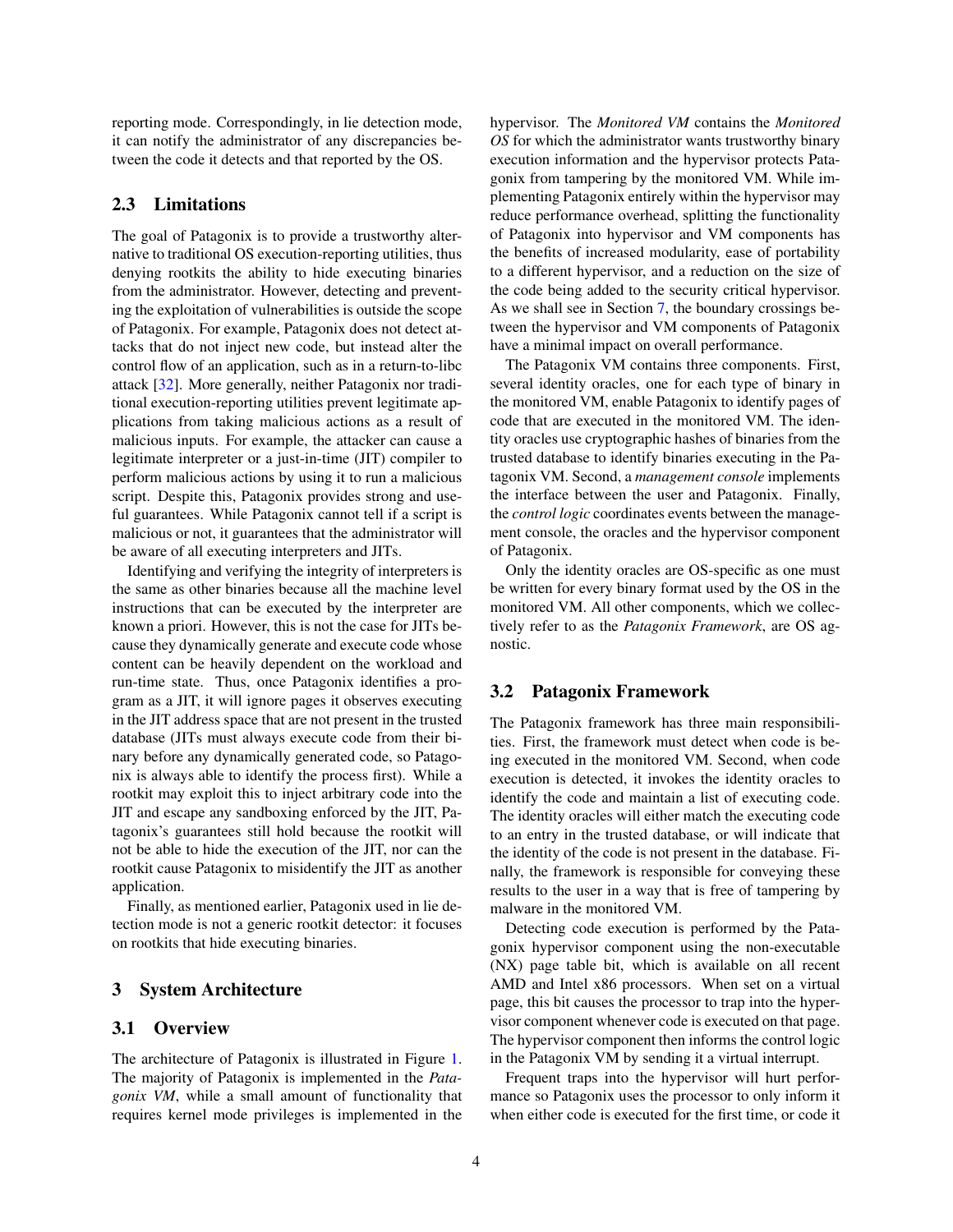

<span id="page-4-0"></span>Figure 1: The Patagonix architecture.

has already identified changes and is executed. To identify code when it executes for the first time, the hypervisor component initially sets the NX-bit on all pages in the monitored VM so that it will receive a trap from the processor when a code page is executed. When it receives such a trap, the hypervisor component invokes the Patagonix VM to identify the code and then clears the NXbit on the page, making it executable. At the same time, to detect if the identified code is subsequently modified, the hypervisor component makes the page read-only by clearing the writable bit in the page table. As long as the page remains unchanged, subsequent executions of code on that page do not cause a trap. If the identified code is modified, the processor will trap into the hypervisor, at which time the hypervisor component will make the page writable but non-executable again. If the modified code is executed, the hypervisor component will again receive a trap, at which point it will use the Patagonix VM to re-identify the code. To eliminate the possibility of a race where the rootkit alters the code page after it is identified, but before it is made executable, the monitored VM is paused while the Patagonix VM identifies the executing code. Setting executable or writable privileges on entire pages at a time is fairly straightforward. However, pages that contain mutable data and code require the ability to prevent writes to the code portions of the page and execution for the data portions of the page. While this can be implemented with additional hardware, we have been able to emulate such support in software. We defer the details of the solution to Section [5.2.](#page-9-1)

To identify code in memory, the identity oracles require the contents of the code page being executed, the virtual address at which the page is located, and the process the code comes from. The control logic retrieves this information via new *hypercalls*, which are hypervisor analogs of OS system calls we have added to Xen. The control logic then passes this information to each of the identity oracles, which either return the identity of the binary from which the code originated, or indicate that the identity of the originating binary is not in the trusted database. We note that Patagonix does not use OS process IDs to identify processes as these are controlled by the OS and can be subverted by a rootkit. Instead, Patagonix identifies a process by its virtual address space, which is an equivalent hardware proxy since by definition there is a one-to-one relationship between OS processes and address spaces. A process' address space is denoted by the base address of its page table hierarchy, which is maintained in a dedicated register on x86 processors.

Because the hardware only reports when code is executing, rather than when it is not going to be executed any more, the control logic records the most recent time it observed each binary execution and periodically instructs the hypervisor to perform a *refresh*, i.e., set all pages as non-executable. Code that is no longer executing will not trigger any more traps. Patagonix does not infer process termination by observing when a page table does not contain any valid mappings like Antfarm [\[14\]](#page-0-0) because malware that controls the OS can toggle the page table bits between valid and invalid without actually removing the process from memory, thus circumventing this process termination heuristic.

The control logic uses the management console to se-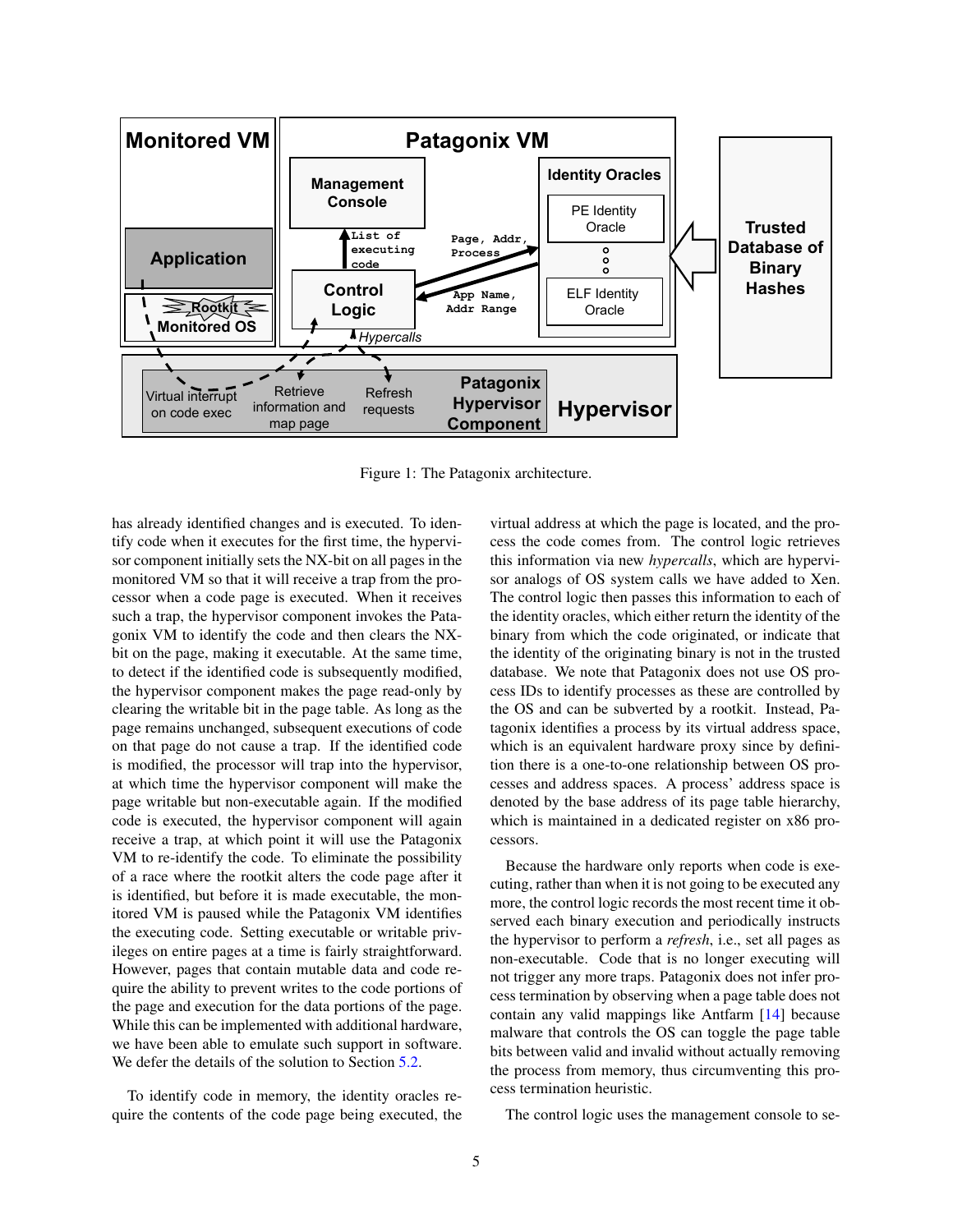curely report the list of observed executing binaries and times they were last observed executing. Because the hypervisor has control over the hardware, it is able to provide the management console in the Patagonix VM with an interface separate from that of the monitored VM, thus ensuring that the monitored VM cannot tamper with the output of the Patagonix VM.

## 3.3 Identity Oracles

Executable binaries are mapped from disk into memory by a *binary loader*, whose behavior is governed by the binary format that it loads. The task of the identity oracles is to use the information provided to them to reverse the transformations that the loader applies to binaries, and identify which binary in the trusted database (if any) the page of code being executed originates from.

Aside from the information provided to the oracles by the hypervisor component, the oracles also require information about the binaries in the database they are trying to match against. For example, information such as hashes of each individual code page in the file and information about relocations are required depending on the particular format of the binary. While current binary databases generally only contain hashes of binary files, additional information can be extracted from files on disk after they have been authenticated using the trusted database. Each oracle initially collects such information by searching the disk of the monitored VM for all executable binaries. The authenticity of an executable file is verified when its hash is found in the database, and the oracle can then proceed to extract additional information from the file. Patagonix needs to rescan the disk each time binaries are added, or alternatively, a program in the OS can be used to gather information about new binaries as they are introduced into the system. If an executable file is hidden from Patagonix by a rootkit, Patagonix will not have the necessary information to identify executing code from this binary and thus will not be able to match code originating from these binaries against entries in the database. As a result, such code will be identified as "not present", thereby indicating to the administrator that a rootkit is likely on the system. In either case, access to the trusted database itself must be free of tampering by the rootkit. We implement our prototype database by combining hashes from the NSRL database, hashes from signed RPM packages and hashes computed from pristine binaries directly into the Patagonix VM image. Had the database been maintained remotely, it would need to be accessed over a secure, authenticated channel such as one offered by SSL.

Once the information about the binaries is acquired, the main challenge for the oracles is to reverse the transformations done by the loader without trusting information from the OS. Formally, each binary loader can be modeled as a function  $L(B, S) = (\mathbf{M}, \mathbf{A})$ , which maps a particular binary B, and the state of the OS at the binary load-time  $S$ , to a set of memory pages M and a set of addresses A. M denotes the set of possible executable pages that the loader may transform the binary into and A denotes the possible virtual addresses at which the loader may place the transformed binary. The oracle for a particular binary format is a function  $O<sub>L</sub>(M, A, P) =$ **B**, which given a page M detected as executing by the hypervisor, the virtual address of the executing code A, and the process it was executing in P, produces a set of binaries B, from which the page could have originated. Since  $M$  and  $\ddot{A}$  are produced by the loader, they are elements of sets M and A respectively. One cannot implement  $O<sub>L</sub>$  by only relying on S, since a rootkit can subvert S. This inability to safely infer S represents the semantic gap that the identity oracles bridge. Since we do not know  $S, O<sub>L</sub>$ 's task can be generalized to searching the set  $MA'$  for the observed code page and address  $(M, A)$ , where  $MA'$  contains all code page/address combinations that the loader could have generated for all binaries and all legitimate OS states.

MA' can be very large, making the performance cost of a naïve search impractical. For example, in Windows, a code page can be mapped at  $2^{20}$  possible locations (for a 32-bit address space when using 4KB pages) and its contents will be different for each of those possible locations. If applied to code pages in all binaries in an average Windows installation, this would result in an  $MA'$ several terabytes in size, which would be overly expensive to search. To reduce these costs, we exploit two characteristics that every binary format we have examined exhibits. The first is that these formats specify that code sections should be mapped to contiguous regions of memory. As a result, once the binary that occupies a memory region in a process is known, the oracle only needs to check that other code executing in the same region is the appropriate page in the same binary, eliminating the need to search  $MA'$  in these instances (in this case, binary can refer to a program binary or a dynamically linked library). Knowing the address where a binary is mapped also enables the oracle to reverse run-time modifications and derive the original code page, eliminating the need to store all versions of the page. To establish what binary occupies a region, the oracle exploits the second characteristic: binary executables have only a few entry-points (usually only one), which are executed before any other code in the binary. As a result, if code executes in a memory region where the oracle has not identified a binary before, the oracle only has to check for code at pages containing entry-points in  $MA'$ . This reduces the search space, and also adds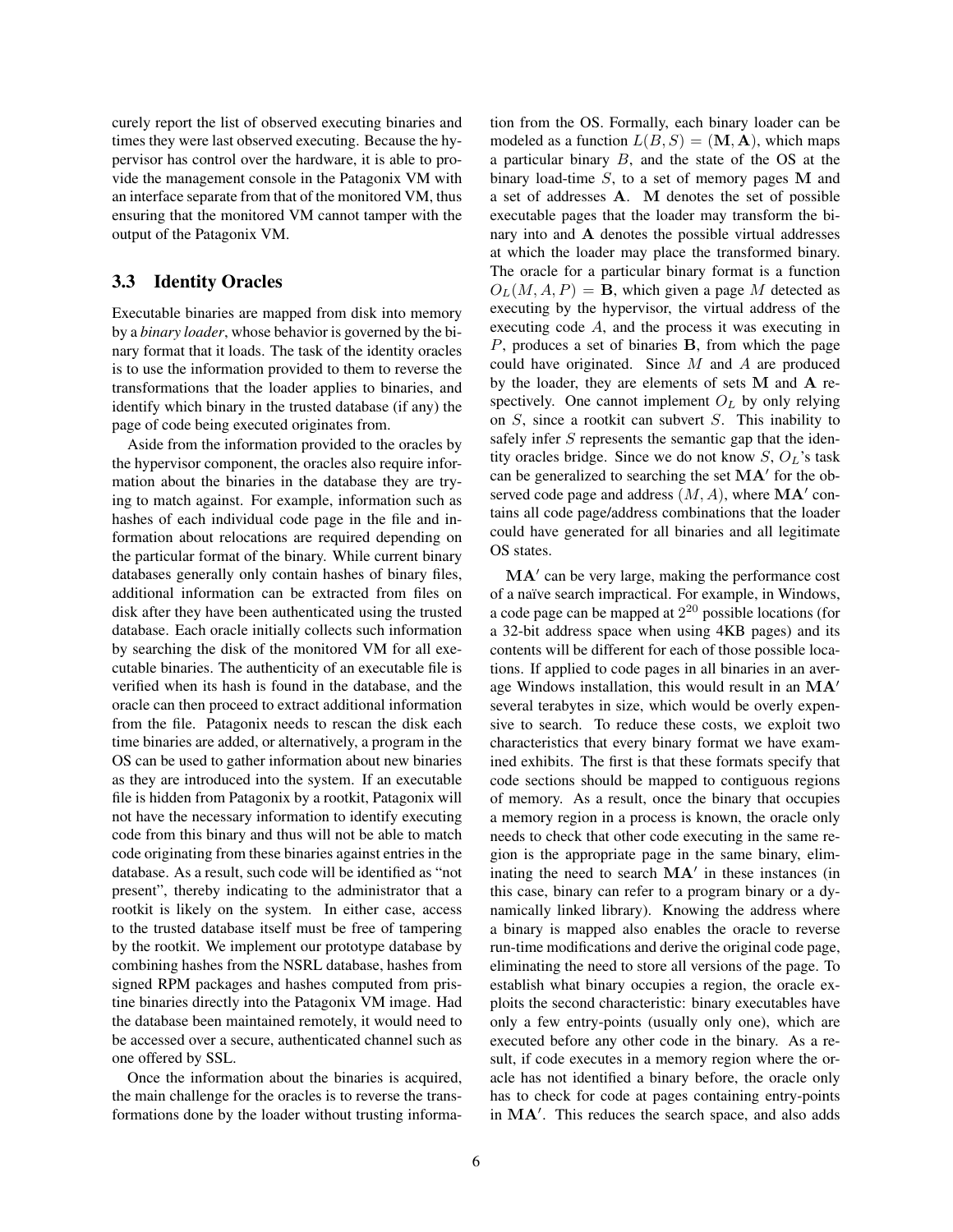

<span id="page-6-1"></span>Figure 2: Identity Oracle framework. The functions and databases that are loader specific have been underlined.

a desirable security check since the oracle will identify code as "not present" if the malware tries to jump into a binary at any point other than a legitimate entry-point. We use these assumptions about binaries as hints to improve the performance of Patagonix. However, Patagonix does not trust these hints, so its security guarantees are not affected – tampering with the binaries that violates these assumptions will result in the tampered binary being identified as "not present".

Figure [2](#page-6-1) illustrates our oracle construction framework. Four components in the framework are binary loader specific. The first is an *entry-point database*, which contains information on the entry-points of known binaries. This database is searched using an entry-point *search function*. The other two components are the *code database*, which contains information on the rest of the code sorted by binary, and the code *check function* which checks code against the code database. An oracle invocation begins with the control logic forwarding the page contents, faulting virtual address and process to the oracle. The oracle first checks whether the virtual address and process of the code are from a region where the binary is known. If not, then the binary has just started executing because no code has been observed executing at this location before. The oracle searches the entry-point database for a match to identify the binary. If a match is found, it records the binary's name and memory range it should occupy and returns the name of the binary. Otherwise, the oracle identifies the code as "not present" in the database.

If the address is from a memory region whose binary has been previously identified, then the oracle checks that the executing page is from the associated binary. If it is, the oracle returns the name of the binary. If it is not, then the binary no longer occupies that memory range in that process. The memory region record is removed and the oracle searches for the page in the entry-point database.

We have observed cases of related binaries containing identical code pages. If there have not been enough pages executed to uniquely identify the binary, the identity oracles return a list of candidate binaries until a unique page of code is executed. Should a page contain a mix of data and code, the oracles also return the sub-page range of the code.

#### <span id="page-6-0"></span>4 Oracle Implementation

In this section, we describe the oracles we have constructed for various binary formats and their loaders. We find that while binary formats may differ, the operations performed by the loaders of these formats have similarities, allowing common techniques to be used across the oracles for different formats. We classify our oracles into two categories based on the type of binaries they identify. The first category consists of oracles for application code in Linux and Windows. We discuss support for the two main methods for dynamic code loading: position independent code and run-time code relocation, both of which are represented in the ELF and PE formats used by Linux and Windows respectively. The other category consists of kernel code in Linux and Windows. This code poses some extra challenges because both kernels contain self-modifying code. However, our oracles are able to verify that they are applied correctly. Finally, we finish this section with a discussion on the generality of our identity oracles.

### 4.1 Application Binary Oracles

ELF Oracle. The Executable and Linkable Format (ELF) [\[33\]](#page-0-0) is used by Linux, as well as other OSs such as Solaris, IRIX and OpenBSD. An ELF file is divided into segments and contains a program header table that specifies the address at which each segment should be mapped into memory. ELF segments in the binary are identical to the segments that will be loaded in memory and no runtime modifications are required from the loader. Code in executable segments can either be relocatable, meaning it can be loaded at any address in memory, or nonrelocatable, meaning that it must be loaded at a particular address. All references to absolute addresses in relocatable code go through indirection tables, which are filled in by the run-time linker. ELF shared libraries are typically relocatable, while executable binaries are typically non-relocatable.

Since ELF shared libraries use position independent code, both ELF libraries and ELF applications are mapped from disk into memory without any modifications, making this our simplest oracle. To populate the entrypoint database for the ELF oracle, pages containing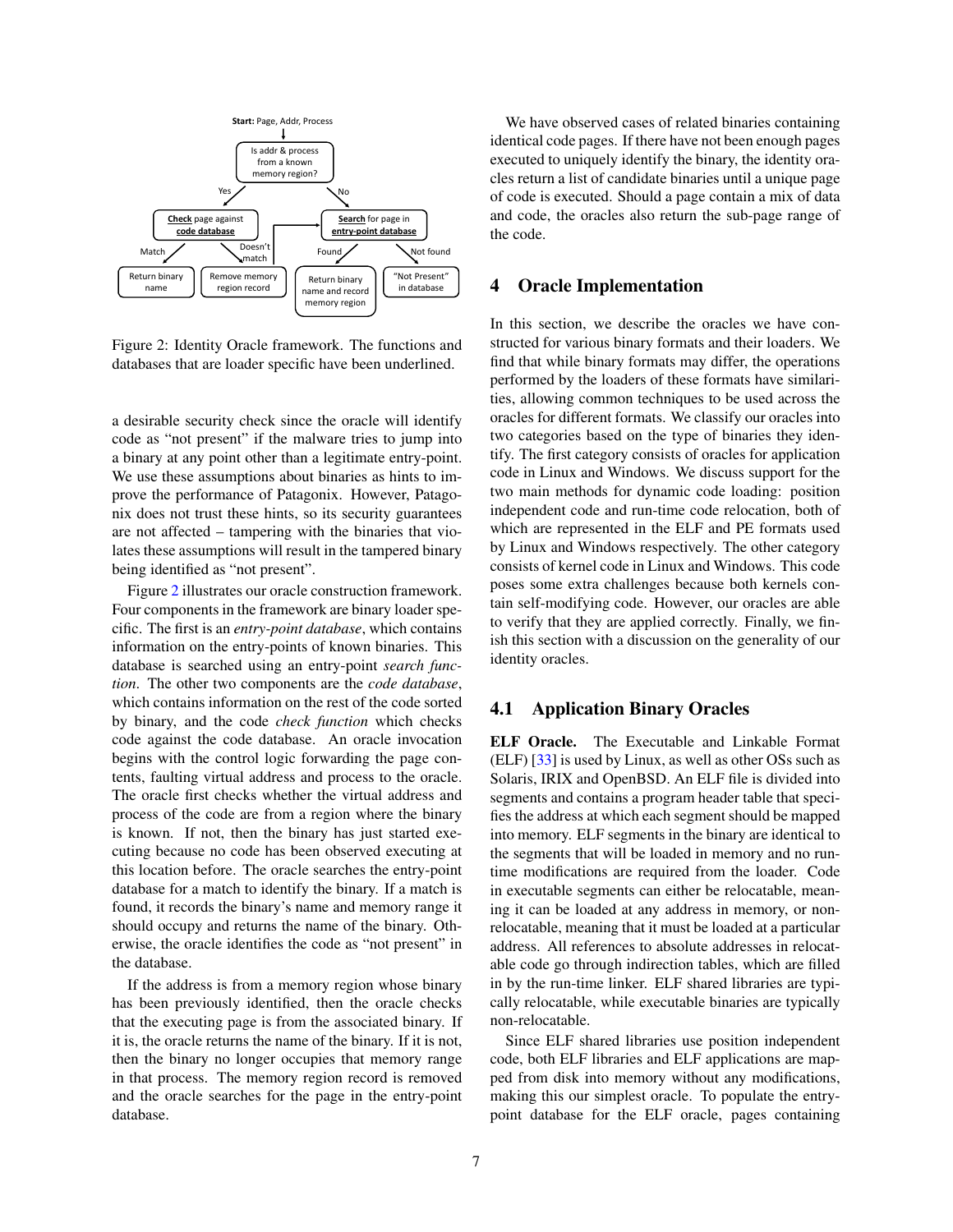entry-points are placed in the database – all shared objects have an init subroutine that is run when the shared object is loaded and executables always begin execution in start. To save space, the ELF oracle does not store the entire page contents in the database, but instead stores a cryptographic hash (SHA-256) of the page instead. The hashes are stored in a sorted list and the entry-point search function computes the hash of the page where code execution was detected and searches the entry-point database for a match.

The code database stores hashes of all pages for each binary in a two dimensional array that is indexed first by binary and second by page offset from the beginning of the binary. The check function uses the binary name attached to the memory region to compute the first index in a look up and the offset of the executing page from the start of the memory region to compute the second index. A hash of the executing page is then compared to the hash from the code database. Because SHA-256 is collision-resistant and difficult to invert, any tampering of the binary will result in the binary being identified as not present.

PE Oracle. The Portable Executable (PE) format [\[19\]](#page-0-0) is used in all versions of Windows after Windows NT 3.1. Similar to ELF files, PE files have a header table that describes how sections in the file should be mapped in memory. However, code in PE files contains absolute addresses, and thus is not position independent. All PE files have an image base, which indicates the *preferred address* for loading the file. If an application needs to load two or more Dynamically Linked Libraries (DLL) that occupy overlapping preferred address regions, the OS must *relocate* one or more of the binaries. To do this, the absolute addresses in the executable must be adjusted by adding the offset between the preferred address and the actual address where the binary is loaded. This relocation operation is performed by the OS using the information stored in the binary header.

PE binaries pose two challenges. First, because the OS may adjust the absolute addresses in a binary, one cannot directly use page contents to identify code pages in the entry-point database. Instead, the PE oracle exploits the fact that the PE loader only relocates binaries by 4KB page offsets, meaning that the offset of the entry-point from the top of the page (i.e. the page-offset) is always the same. Thus, the entry-point database is indexed by the page-offset of the entry point and contains the locations of the absolute addresses in each candidate page, as well as a hash of its contents. The search function then searches the entry-point database for the page-offset of the faulting address to determine the binary.

In some cases, several binaries may have the same entry-point offset, so the search function must find the matching page within a set of more than one candidate pages. For each candidate, the search function undoes the absolute address adjustments made by the OS during relocation. This is accomplished by making a copy of the executed page and subtracting the relocation offset from each absolute address. This offset is the difference between the entry-point address of the executed page and the entry-point address of the candidate if it were mapped at its preferred address. A hash of the copy can then be compared against the hash of the candidate.

The second challenge is that some PE binaries have memory pages that contain both code and mutable data. For example, the Import Address Table (IAT), which is used to dynamically link DLLs against an application, is typically put in the code section by the Microsoft compiler. As a result, the search function only uses the portions of these pages that contain code to identify them, and will notify the control logic, which in turn will instruct the hypervisor to make only the identified portions of the pages executable. Naturally, the entry-point database entries for these pages must also contain information listing what portions of the page contain code.

The rest of the PE oracle is straightforward. The code database and check function are also similar to the ELF oracle except that they must undo any relocations before comparing the page contents and they must account for pages that only partially contain executable code. Thus, the code database also stores the preferred address with each binary, and the locations of all absolute addresses and sub-page code ranges (if necessary) with each page entry. To undo the relocations, the check function uses the actual address the binary was mapped in at, which is given by the start address of the memory region record, and then uses the same technique as the entry-point search function. In this way, the PE oracle provides the same guarantees as the ELF oracle.

### 4.2 Kernel Binary Oracles

Linux Kernel Oracle. The Linux kernel's code pages in memory are not always identical to their on-disk representation. Recent versions of the Linux kernel customize their binaries at run-time depending on the availability of more efficient instructions for the CPU the kernel is executing on. For example, the kernel will implement memory barriers with LFENCE and MFENCE instructions if running on newer x86 processors with SSE2 extensions. Altering these instructions at run-time allows a single kernel binary to be used on different CPUs. In addition, the Linux kernel can dynamically load and unload kernel modules at run-time.

The aspects of the Linux kernel that differentiate it from application code are self-modifying code and the ability to dynamically load modules. However, both of these can be handled with the techniques used in the PE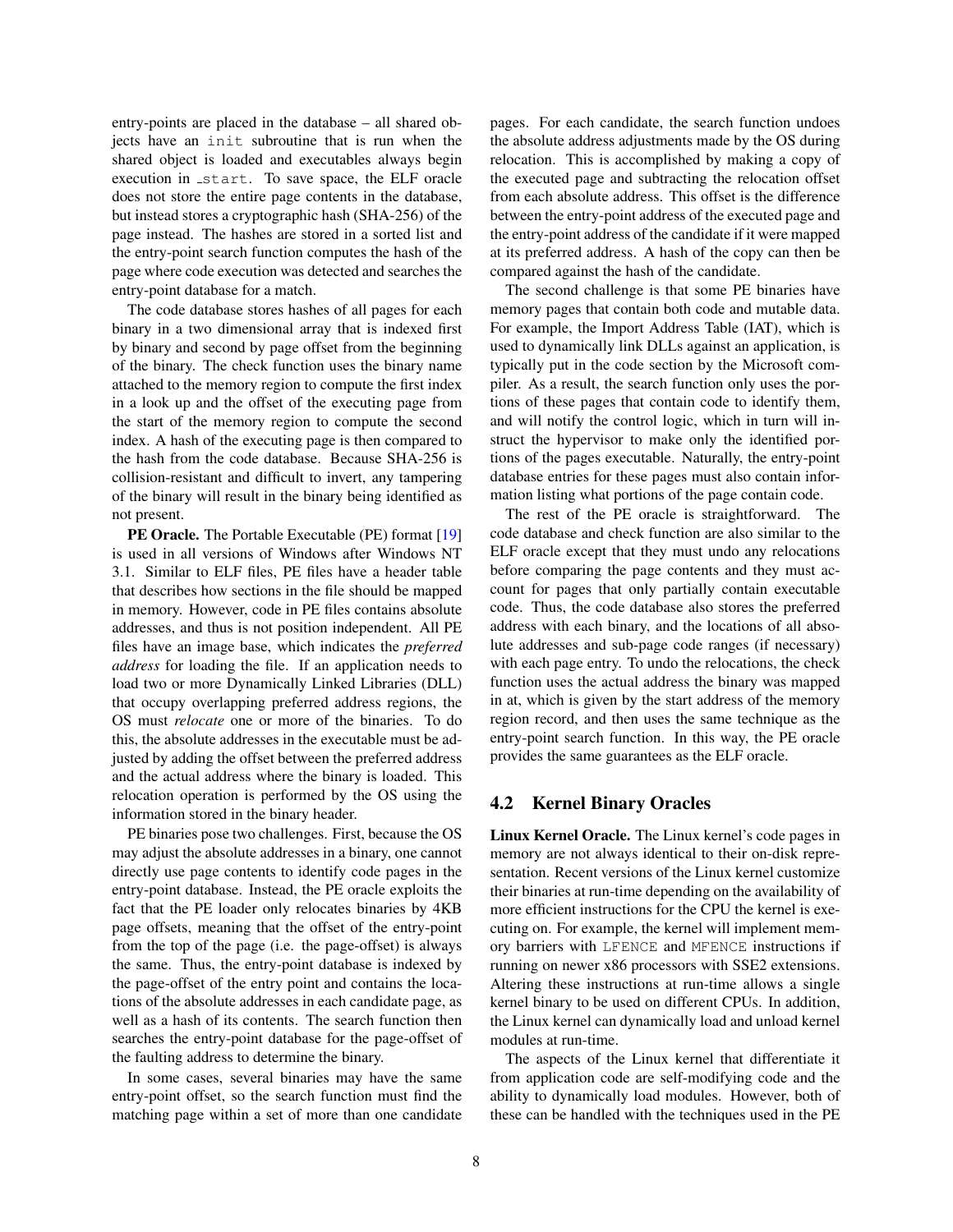oracle. In the Linux kernel, the locations of customizable instructions, the instructions they can be replaced with, and the conditions to permit replacement are stored in special sections of the kernel binary. Using this information, the search and check functions make a copy of the page, verify that the substitutions are legitimate, and then undo them by replacing them with the default ondisk instructions. The pages are then hashed and compared against the entries in the databases.

Linux kernel modules can be loaded at any location in memory and have both relocations and customizations that are adjusted at load-time. They also contain an initialization function that can serve as an entry-point for the module, making their loader very similar to that of a PE DLL. As a result, much like in the PE oracle, the Linux kernel oracle uses an entry-point database consisting of entry-point offsets. Once a kernel module is identified, the memory range it occupies is recorded.

Windows Kernel Oracle The Windows kernel exhibits behavior similar to the Linux kernel, where some of its code pages are customized at run-time by patching the kernel code. In addition, Windows also permits run-time loading of kernel modules and drivers.

Unlike the Linux kernel, the Windows kernel's replacements are not specified in the kernel binary, but are applied in an ad hoc fashion by various functions throughout the kernel. However, since these customizations are deterministic for a given hardware platform and occur early during boot, it is possible to record the customizations from a pristine kernel and use these to verify the customizations in the monitored VM. While this approach cannot guarantee completeness (for example, we do not know what replacements will take place for other hardware), we believe that a developer with more information about the Windows kernel customizations would be able to exhaustively enumerate the transformations the kernel performs at run-time. The Windows kernel oracle handles the run-time loading of drivers in exactly the same way as the Linux kernel oracle.

Both the Linux kernel oracle and the Windows kernel oracle provide the same guarantees as the ELF and PE oracles. While the PE oracle validates relocations by using the difference between the actual address and the preferred address, the kernel oracles perform an equivalent validation for run-time customizations by ensuring that modified instructions are replaced with legitimate substitutes.

Windows Interrupt Handler Oracle. To allow drivers to register interrupt service routines, the Windows kernel provides an *interrupt object* abstraction. To allow for driver portability, when such an interrupt object is initialized by the driver, 106 bytes of kernel-specific code is copied from an interrupt handling template into the object, and will be executed whenever an interrupt associated with the object occurs [\[28\]](#page-0-0).

While this appears to be a form of dynamic code generation, it is actually very easy to write an oracle that identifies the Windows Interrupt Handler. The code is shorter than a page, so it can be efficiently identified and validated in its entirety with one oracle invocation. As a result, the Interrupt Handler oracle does not need a code database or check function. Furthermore, the code is exactly the same every time it is copied except for an 8 byte field that contains run-time parameters and absolute addresses, which is customized for each driver. As a result, no entry-point database exists for this oracle, and the search function simply performs a byte-by-byte comparison of the code starting at the faulting address with the 106 byte template. If there is a match, the code is identified as a Windows Interrupt Handler and only the 106 byte region is made executable and non-writable.

Our prototype oracle currently does not perform further checks on the 8 bytes that are modified dynamically by the kernel. This means that an attacker can arbitrarily modify these bytes. However, this is a small amount of memory, and these bytes are not contiguous. A more sophisticated oracle could also validate the contents of these bytes.

#### 4.3 Discussion

To better understand the generality of the approaches we have employed for our prototype oracles, we examined descriptions of other common binary formats and loaders. We found that for application code, the main reason for run-time code modifications is to support the need to be able to dynamically load libraries at any base address. Nearly every binary format we examined, which included common formats such as the Mac OS X Mach-O format, the COFF format used by SysV, and a.out, uses either position independent code or rebasing – both of which we are able to handle.

Another interesting class of loaders are executable packers. They incorporate code into a compressed binary to decompress the code just before execution. As a result, the compressed binary needs to be unpacked first before the oracle gathers information from it. This extra step is conducted when Patagonix adds a packed binary to the code database. Our prototype currently only handles binaries that have been packed using the popular UPX [\[21\]](#page-0-0). To support additional packers, Patagonix only needs to be provided with an unpacker. For example, Patagonix could use PolyUnpack [\[26\]](#page-0-0) to automatically support a large number of executable packers.

Finally, we observed two non-JIT binaries that dynamically generate code: winlogon.exe, which authenticates users, and the Windows Genuine Advantage application, which checks the Windows OS for evidence of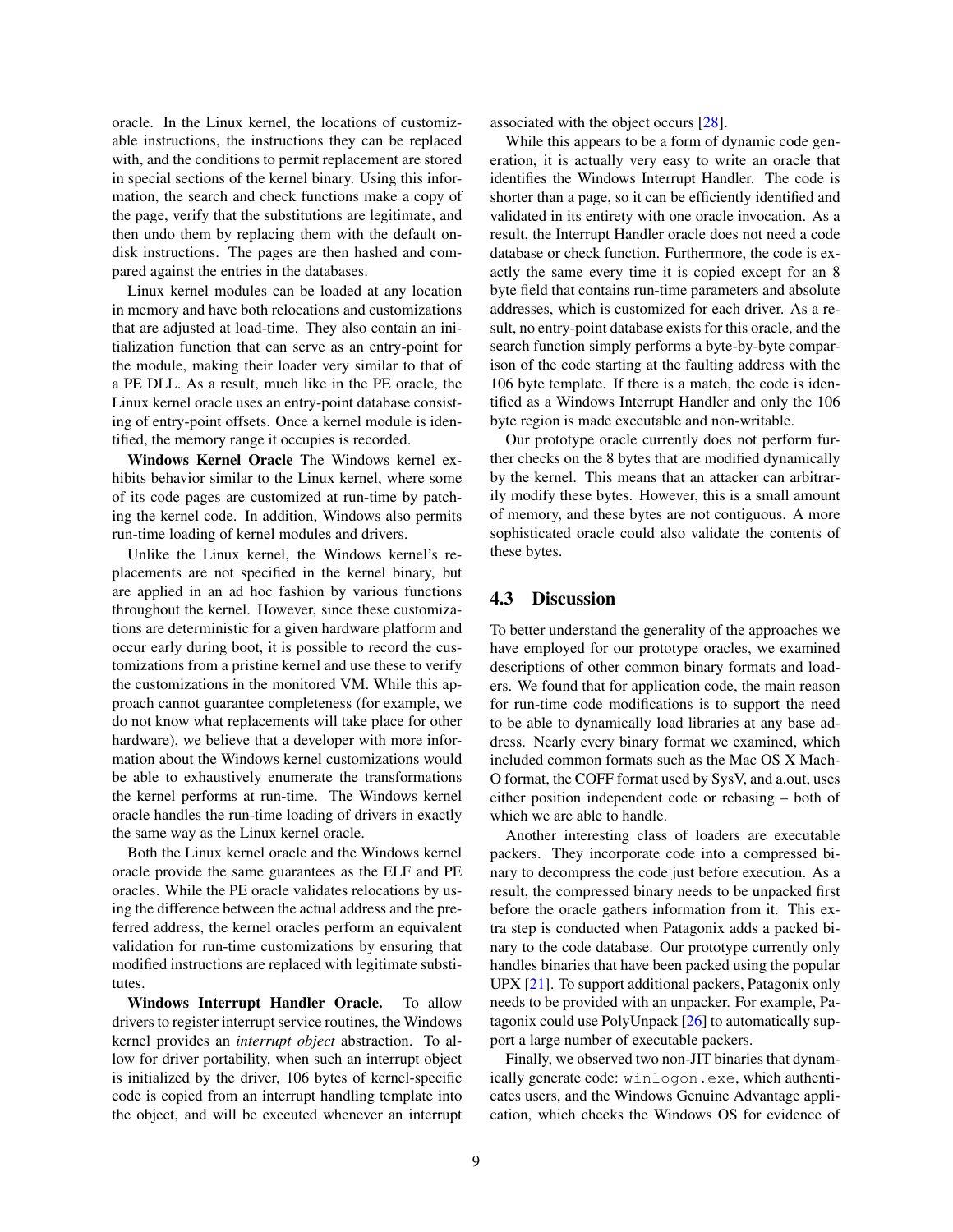piracy. No formal specification exists for the code generated by these applications and there is evidence that the code is generated to obfuscate self-integrity-checking operations. Without more information (like we had for the Windows interrupt handlers) or reverse engineering (which would violate the EULA), we cannot build an oracle that validates the legitimacy of the generated code. Thus, these binaries are treated as JITs – we can identify that they are executing, but do not examine other code pages in their address space.

#### <span id="page-9-0"></span>5 Framework Implementation

We used the Xen 3.0.3 hypervisor as a basis for building our Patagonix prototype. When used in Hardware Virtual Machine (HVM) mode, Xen utilizes virtualization support in x86 processors to run unmodified operating systems, including both Linux and Windows. With the exception of our emulated sub-page privileges support, our implementation of Patagonix can run on both AMD and Intel processors. In implementing Patagonix, we found that while the MMU provides a way to efficiently detect code execution, care needs to be taken to ensure that all code execution in the monitored VM is detected. Another shortcoming of the processor support was the inability to allow or deny execution or write pages at a sub-page granularity. Finally, we discuss a performance optimization that reduces the number of Patagonix VM invocations the hypervisor must make.

### 5.1 Detecting Code Execution

The non-executable permission bit was primarily implemented to allow an OS to prevent unauthorized code execution. When this mechanism is virtualized, there are two issues that must be taken into account to ensure that all instances of new code execution are detected by the hypervisor.

The first issue arises from the fact that page permission bits apply to a virtual page mapping and not to a physical page. Since there can be more than one virtual mapping for a physical page, our hypervisor modifications must ensure that there cannot be writable and executable mappings of a physical page simultaneously. Otherwise, the rootkit could use one mapping to modify the page and the other to execute it. We accomplish this by leveraging Xen's frame map, which maintains a count of the number of mappings of each physical page. Whenever a page changes from writable to executable or vice versa, Xen consults the count in the frame map to see if any other virtual mappings need to be updated appropriately. Xen's frame map only maintains a count of the number of mappings, and is not a reverse frame-map; as a result, we must walk the page tables to find and change all other mappings.

This issue could also be fixed by upcoming nestedpage table (NPT) support, which provides full hardware virtualization support for page tables. NPTs add a shadow page table, which allows the hypervisor to specify a second translation between the guest physical frame numbers and the actual machine frame numbers. With this, the hypervisor could simply control the permissions for the machine frames, removing the need to track the number of guest virtual mappings for each physical page. To be notified when new code is executed, Patagonix marks pages as non-executable in the shadow page table, and then makes them executable after they have been identified. We do note that in doing this, Patagonix will negate one of the possible advantages of NPTs, which is to allow superpage mapping of a contiguous set of guest physical frames with a single NPT entry.

The second issue stems from the fact that the virtual Direct Memory Access (DMA) unit in Xen runs in a separate protection domain (the privileged domain0) and thus is not constrained by the page access restrictions placed on the rest of the monitored VM. Malware that is aware of this could abuse the virtualized DMA to modify memory pages that have been marked as executable and read-only. To make sure that memory content was always checked before being executed, we modified the emulated DMA devices to inform the hypervisor when they write to any pages. If any of these pages are marked as executable, Xen makes these pages non-executable again.

#### <span id="page-9-1"></span>5.2 Sub-page support

Sub-page permissions are necessary when a memory page contains a mix of identified code and mutable data: the code must be made non-writable, and the data must be made non-executable. Ideally, sub-page support would be provided in hardware using a scheme such as Mondrian memory [\[35\]](#page-0-0) or Transmeta's Crusoe processor [\[8\]](#page-0-0). However, because such support is not available on x86 processors, we devised a method to emulate this support based loosely on a technique that Van Oorschot et al. used to circumvent code tampering detection [\[34\]](#page-0-0). The technique takes advantage of the separate Translation Lookaside Buffers (TLB) for instructions (ITLB) and data (DTLB) present in x86 processors.

Our solution maps an execute-safe version of the page to a virtual address for instructions, and the original to the same virtual address for data. The execute-safe version is a copy of the mixed page where the data sections have been made non-executable by replacing them with trap instructions. A mapping to this version is loaded into the ITLB by temporarily setting the shadow page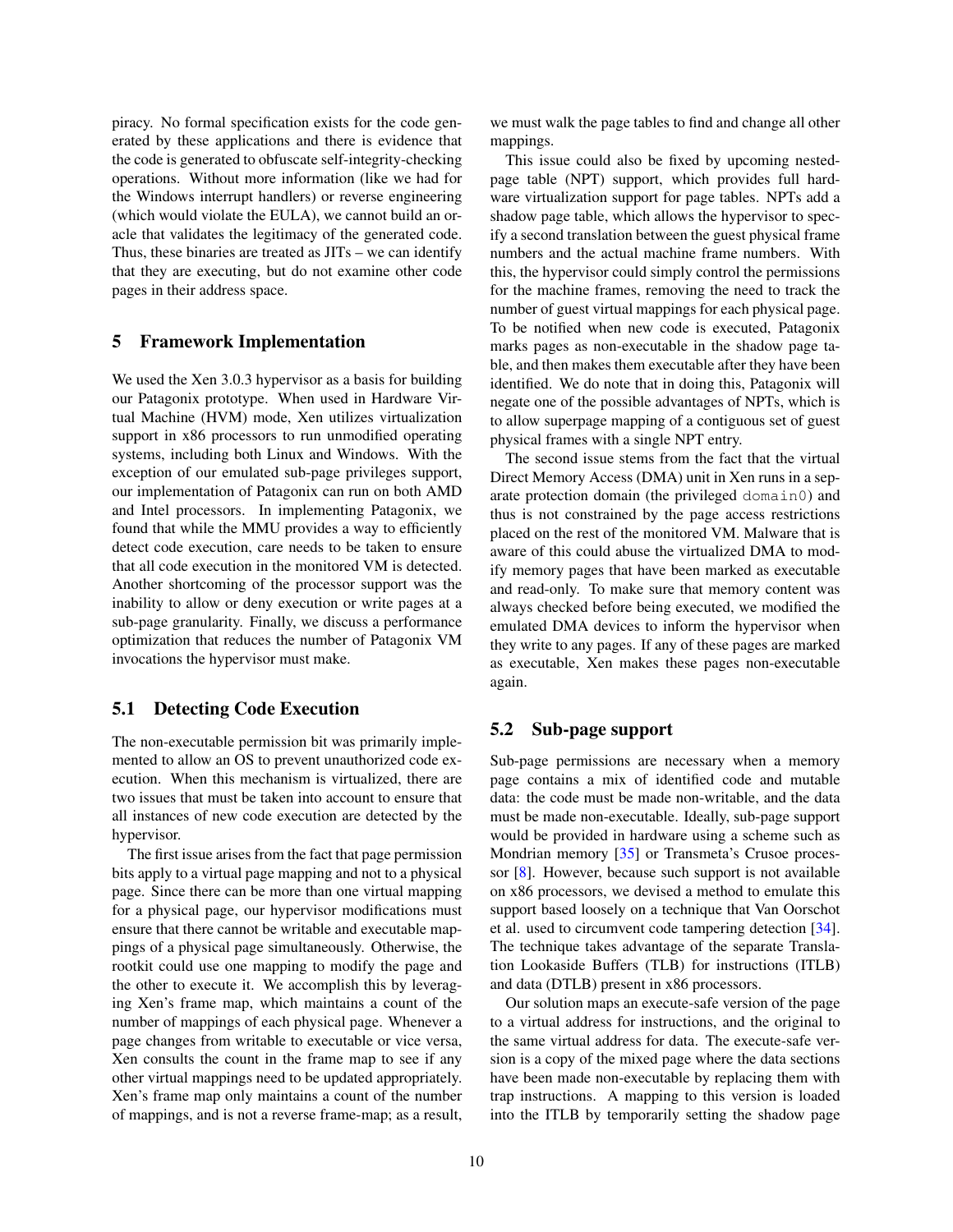table entry to be executable, pointing it to the executesafe version and executing a single instruction from that page. After that, the shadow page table entry is switched back to the original page and made writable and nonexecutable. This emulates the sub-page permission control we require since any attempt to execute at an address from the data regions will go through the ITLB and result in a trap, and any modifications to the code region will go through the DTLB and will not be applied to the page that instructions are being fetched from. To ensure that the execute-safe page is not accidentally loaded into the DTLB by an unintended load or store while setting up the TLBs, Patagonix disables interrupts for the monitored VM during this operation.

The emulation has some drawbacks over native hardware support. First, the emulation does not trap into the hypervisor when a write is attempted to a code region. Such functionality would be needed to deal with run-time modifications to a mixed page, but we have not found this necessary in practice. Second, this TLB manipulation needs to be undertaken every time to correctly load the ITLB mapping for this page, ITLB misses for such pages are transformed into page faults that require two traps into the hypervisor. Finally, this functionality cannot be emulated on Intel processors because, at the time of writing, Intel processors flush both TLBs on every crossing between the hypervisor and the VM.

## 5.3 Performance Optimizations

The dominant source of overhead in Patagonix is the page faults that occur when the monitored VM executes pages marked non-executable by Patagonix and the subsequent Patagonix VM invocation to identify the newly executing code. Some of these page faults are unnecessary because the executing code is on a physical page that has already been identified when it was executed in another process. Thus, we added an optimization that avoids the extra page fault and Patagonix VM invocation for pages whose identities are already known. This is accomplished by maintaining a list of physical pages that have been identified and whose virtual mappings are all executable and non-writable. When the monitored VM attempts to map such a page as executable in a new process, Patagonix preemptively makes the new mapping executable and non-writable.

The hypervisor must log each time this optimization is applied for two reasons. One reason is because this information is required to maintain the consistency of the memory region information for the oracles. The second reason is that this information is required by the Patagonix VM to maintain an accurate record of when pages from each binary were observed executing. To avoid extra domain crossings but keep the Patagonix VM's view of the monitored VM current, this log is read by the Patagonix VM whenever it is invoked by the hypervisor to identify a page, whenever it requests the hypervisor to perform a refresh and whenever the user requests a list of executed binaries through the management console. As a result, this optimization has no effect on how current the Patagonix VM's information on executing binaries is, and thus has no impact on the security guarantees of Patagonix.

## <span id="page-10-0"></span>6 Usage

Patagonix has two usage modes. In *reporting mode*, Patagonix provides trustworthy execution-reporting information and is functionally similar to utilities such as  $ps$ , lsmod and the task manager. This gives the system administrator a trustworthy alternative information source when evaluating if their system has processes hidden by a rootkit, or whether an attempted rootkit removal has been successful. In *lie detection mode*, Patagonix compares the list of executing binaries reported by the monitored OS with what it detects is executing. Differences mean that the OS is lying and indicate that a rootkit is present on the system.

When in reporting mode, Patagonix displays a list of all executing binaries on the management console. This is semantically similar to the list displayed by utilities such as top or the task manager. Patagonix also displays the times they were last observed executing. The administrator can also use Patagonix to terminate or suspend the execution of all instances of a binary by issuing commands to the management console, creating a trustworthy version of the UNIX kill utility. To terminate a binary, Patagonix sets all pages of that binary to nonexecutable. When an execution fault occurs on one of the code pages, Patagonix replaces the instruction at the faulting address with an illegal instruction. This makes it appear to the monitored OS that the binary tried to execute an illegal instruction, causing the monitored OS to terminate it. Suspending execution is achieved by replacing the code with an empty loop instead of replacing it with an illegal instruction. Thus, the binary is still executing from the OS' point of view, yet no code from the actual binary is being executed. A more efficient, but OS-specific implementation could inject code that causes the application to sleep.

In lie detection mode, Patagonix compares execution information reported by the monitored OS with its own list of executing binaries. Patagonix obtains execution information from the monitored OS via an agent in the monitored VM. The agent is a program that queries the monitored OS via standard interfaces to obtain a list of executing processes. Previous systems that performed lie detection in this way can suffer from false positives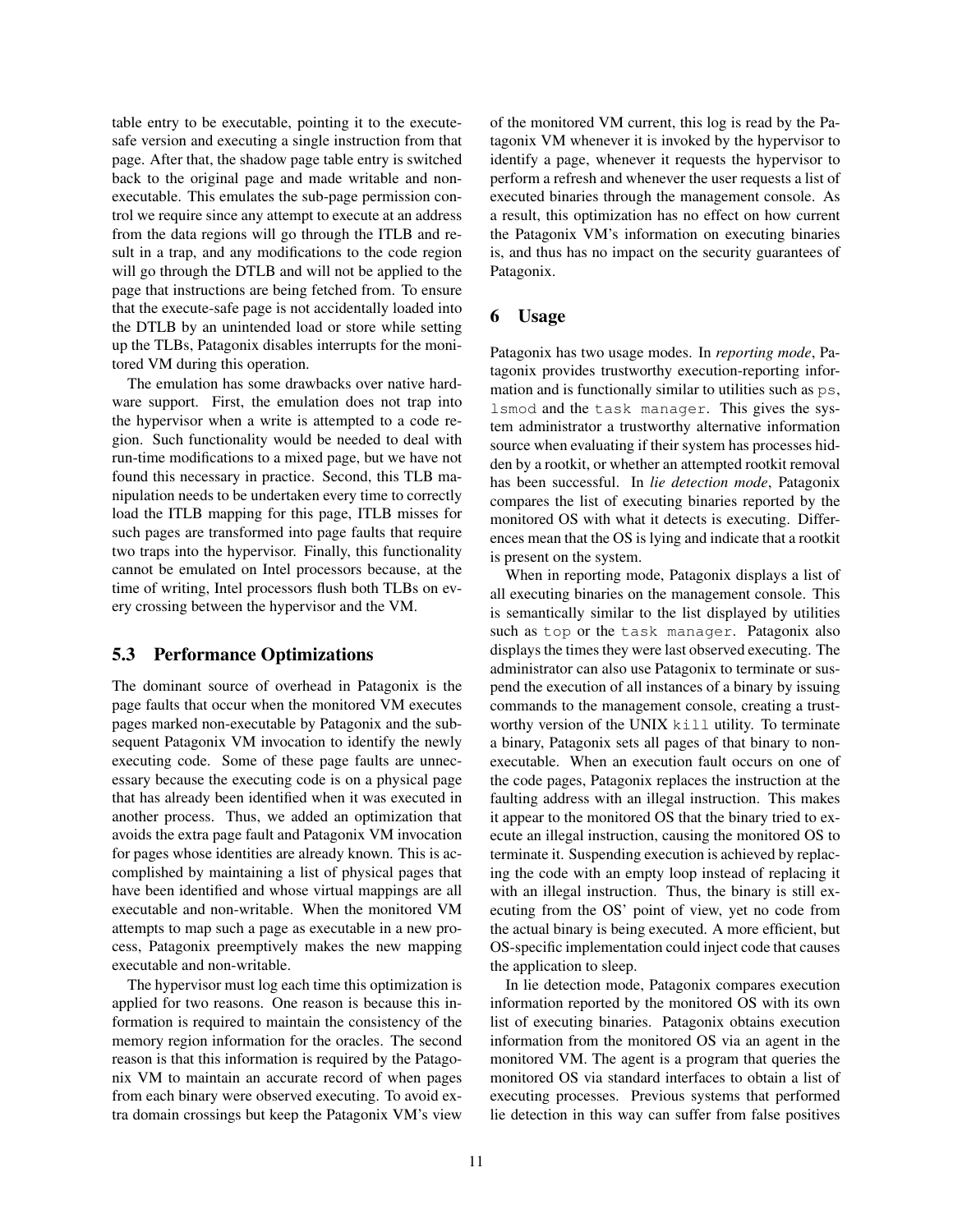| <b>Target OS</b> | <b>Rootkits</b>                  |  |  |
|------------------|----------------------------------|--|--|
| Linux $2.4$      | Adore, Adore-ng, Knark, Synapsys |  |  |
| Linux $2.6$      | Adore-ng-2.6, Enyelkm            |  |  |
| Windows XP       | Fu, Hacker Defender, Vanquish    |  |  |

<span id="page-11-1"></span>Table 1: Rootkits detected by Patagonix. In reporting mode, Patagonix is able to identify processes hidden by these rootkits and/or detect tampering of processes by these rootkits. In lie detection mode, Patagonix detects that the OS is under reporting the binaries that are running.

due to asynchrony between the measurement of running processes taken from within the monitored OS and the measurement taken from the hypervisor – a new process may begin executing and be detected by the hypervisor before the OS has had a chance to update the information it exports to the agent [\[10,13\]](#page-0-0). To avoid this, Patagonix's agent registers a function with the OS kernel that synchronously informs Patagonix of process creation via a hypercall. Both Linux and Windows provide facilities for this.

Patagonix's lie detection detects both OS underreporting (hiding executing binaries) and over-reporting (reporting binaries that are not actually executing). Usually, rootkits under-report to hide the execution of malicious binaries, but over-reporting could also be used maliciously. For example, a rootkit may wish to lead the administrator to believe that a critical program (such as an anti-virus scanner) is still running when it is not. Overreporting requires the administrator to specify a threshold which dictates how long Patagonix will allow a binary that is reported as executing by the OS to be not observed running any code before declaring it as being over-reported.

## <span id="page-11-0"></span>7 Evaluation

We evaluate two aspects of Patagonix: its effectiveness at detecting and identifying hidden processes and rootkits and the performance overheads introduced by adding Patagonix to the hypervisor.

All experiments were carried out on a machine with an AMD Athlon 64 X2 Dual Core 3800+ processor running at 2GHz, with 2GB of RAM. We used the Xen 3.0.3 hypervisor and allocated 512MB of RAM to the monitored VM and 1GB of RAM to the domain 0 VM, which also doubles as the Patagonix VM. Unless stated otherwise, the monitored VMs contain either Windows XP SP2 or Fedora Core 5 with a 2.6.19 Linux kernel.

## 7.1 Effectiveness

To evaluate the effectiveness of Patagonix at identifying covertly executing binaries, we used Patagonix to monitor VMs containing the nine rootkits listed in Table [1.](#page-11-1) These rootkits target the Windows kernel and Linux kernel versions 2.4 and 2.6. For this experiment, they were installed in VMs running Windows XP SP2, version 2.4.35.4 of the Linux kernel, and version 2.6.14.7 of the Linux kernel (The rootkits that targeted Linux 2.6 kernels did not work with version 2.6.19 of the kernel). We evaluated Patagonix in both reporting and lie detection mode.

First, we ran Patagonix on monitored VMs that have been infected with the rootkits. Each rootkit (except Vanquish) was configured to hide a process on the monitored OS: an instance of Freecell on Windows and an instance of top on Linux. We then verified that the hidden processes were not visible to the standard executionreporting utilities on the respective OSs. In reporting mode, Patagonix was able to neutralize all the rootkits and report the execution of the covert code to the administrator, as illustrated in Figure [3.](#page-12-0) Likewise, in lie detection mode Patagonix is able to detect the tampering performed by each of the rootkits without fail. The Vanquish rootkit does not hide processes like the other rootkits. Instead, it tampers with applications by injecting code into the address space of executing processes. In these cases, the executing code of the tampered binaries is correctly identified as "not present" since it no longer matches any binary in the database. This warning should be interpreted as a likely rootkit infection by the administrator since the only other cause would be a missing binary in the trusted database.

Second, we ran Patagonix on VMs that did not have any rootkits installed to see if Patagonix reports any false positives. We exercise the VMs using the various application and microbenchmarks described in the following sections. During these tests, all executing code was correctly identified. When run in lie detection mode on an uninfected VM, Patagonix reported no discrepancies between the processes reported by the monitored OS and that detected by Patagonix.

#### 7.2 Microbenchmark

To understand the overheads introduced by Patagonix, we devised *chain*, a microbenchmark that touches a new page of code on every instruction by chaining together a series of jumps, each targeting the beginning of the next page. Chain represents the worst case scenario for Patagonix: every instruction requires Patagonix to identify the new page of executable code. We instrumented our prototype to break down the page identification process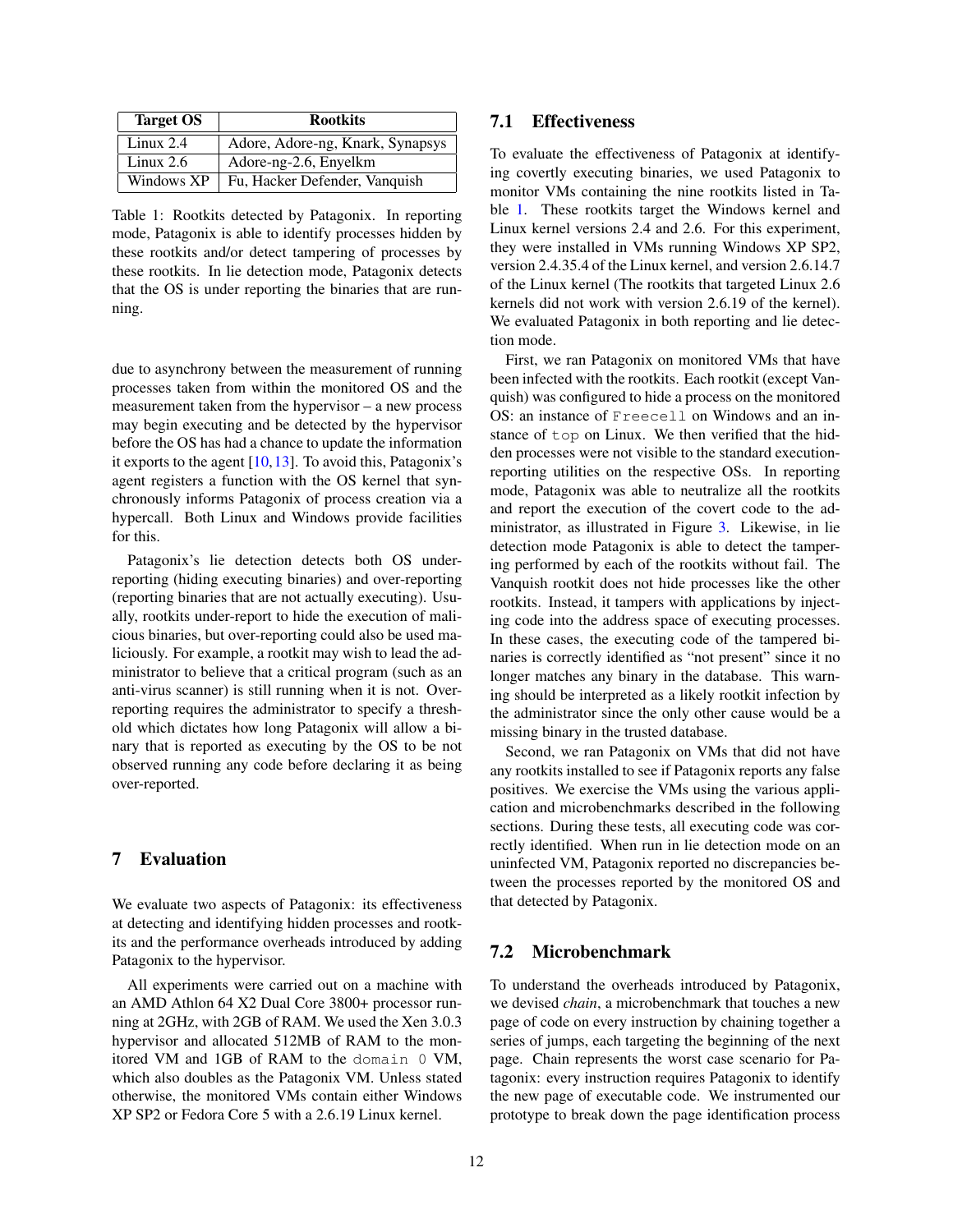

<span id="page-12-0"></span>Figure 3: Output of both Patagonix and the Task Manager when the FU rootkit is used to hide freecell.exe. Patagonix identifies all processes including freecell.exe, while the Task Manager does not display the hidden process. Patagonix identifies "System" as ntkrnlpa.exe, the name of the Windows XP kernel binary.



<span id="page-12-1"></span>Figure 4: Execution time for various components of the identification operation. The total height of the bars represents the average time required to identify the origin of an executing code page.

into its different components. Figure [4](#page-12-1) details the overhead incurred when identifying one page of code; the values presented are the average of 10,000 Patagonix invocations, and the standard deviations for each component were consistently less than 5% of the average.

When reaching a new page of code, a page fault is triggered by the MMU. This results in an unavoidable hardware cost due to the VMexit and VMenter operations in and out of the hypervisor. After a VMexit, a software page fault handling cost is incurred that is specific to Xen's shadow page table implementation; we expect it to change with other hypervisor implementations. The Patagonix's hypervisor code is then executed; running this code is extremely brief (approximately  $0.3\mu s$ ), attesting to its minimal impact on the hypervisor. This code triggers a context switch into the Patagonix VM, where a hypercall is executed to retrieve the executing page information. These two operations cost a total of 40µs, but enable 2080 out of a total 3544 lines of code to be implemented in the Patagonix VM instead of the hypervisor. The hash computation necessary for all oracles accounts for  $73\mu s$ , nearly half of the page identification time. As expected, the PE oracle logic takes slightly more time than the ELF oracle logic. We note that the case in which the PE search function has to match an entry-point page against several candidates will be more expensive, as each candidate binary requires a hash computation; we have observed times as high as  $538\mu s$ . Fortunately, this only happens very rarely and the search is only performed once per binary mapped in memory.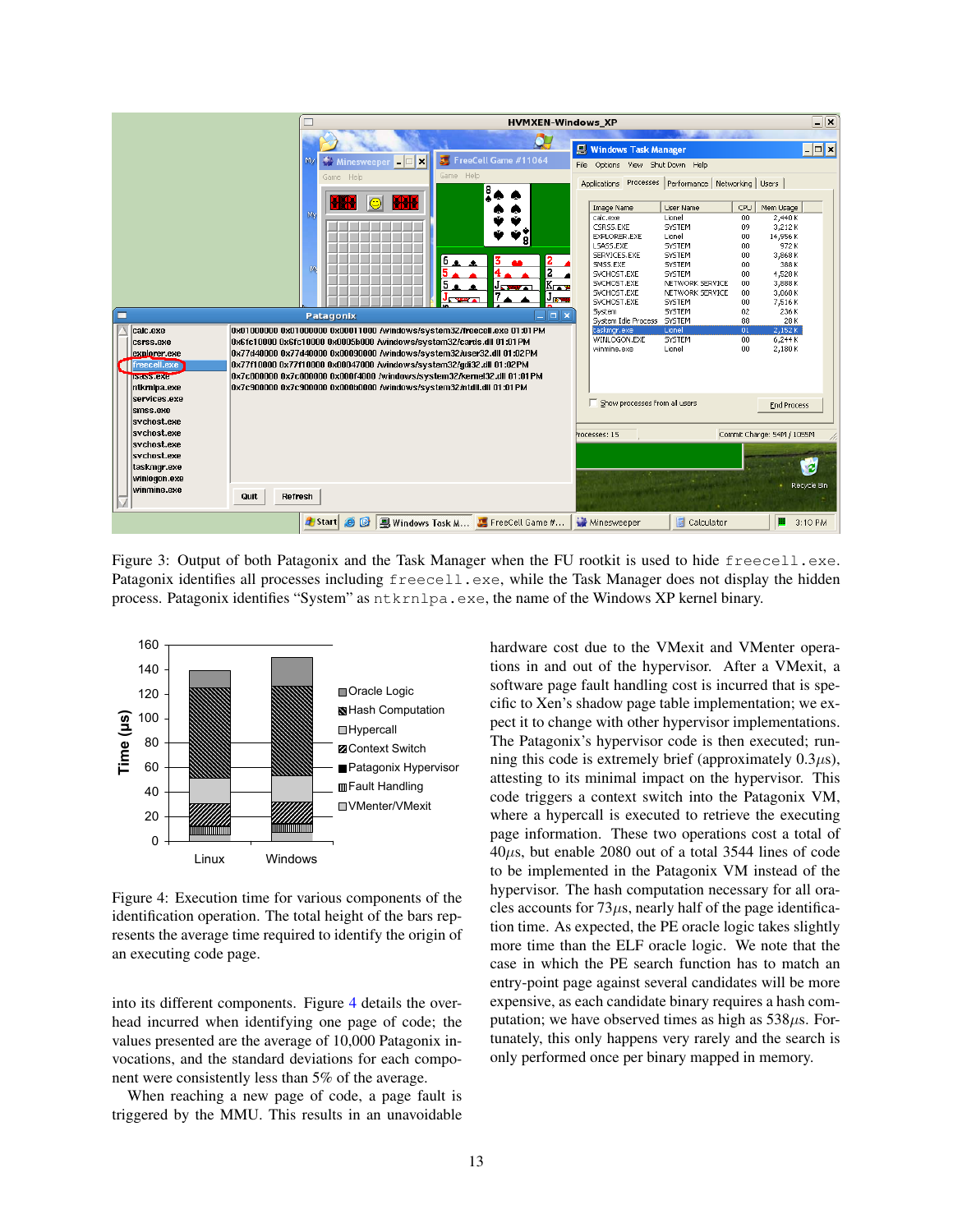| <b>Benchmark</b> | Linux $(\% )$ | WinXP $(\%)$ | WinXP-hw $(\%)$ |
|------------------|---------------|--------------|-----------------|
| Apache Build     | 1.68          | 2.62         | 1.99            |
| <b>Boot</b>      | 2.05          | 30.39        | 10.63           |
| SPECINT 2006     | 0.03          | 2.32         | 0.25            |
| perlbench        | 2.06          | 23.01        | 1.42            |
| $_{\rm gcc}$     | 13.75         | 12.43        | 3.48            |

<span id="page-13-1"></span>Table 2: Application benchmark results. Results are the average of ten runs and are given in percent overhead over vanilla Xen. All standard deviations were less than 3% of the mean. WinXP-hw is estimated performance with hardware support for sub-page permissions.

### 7.3 Application Benchmarks

Since Patagonix is only invoked when code is executed for the first time, we expect this to coincide with page faults that load code from the disk. Because disk operations are expensive to begin with, we expect Patagonix overhead to be minimal in practice. To confirm this, we ran several application benchmarks in both the Linux and Windows VMs in our prototype. Computationally intensive applications are represented by the benchmarks from the SPECINT 2006 suite. For workloads with larger code footprints, we also measured the time Patagonix takes to boot Windows and Linux, as well as to build Apache. We compare the execution time for each benchmark against a vanilla Xen system running the same benchmark on the same monitored VM and report the overheads in Table [2.](#page-13-1) Since the PE oracle uses sub-page emulation, we also ran benchmarks without the emulation and sub-page checks (WinXP-hw column) to approximate what the performance might be if hardware support were available.

We report the SPECINT benchmarks as an aggregate because overheads for all benchmarks where less than 3% for the three configurations except for gcc and perlbench, whose performance we report separately. The Windows boot and gcc have large code footprints in comparison to their execution time: Windows initializes several services, drivers and interrupt handlers during boot, while SPEC drives gcc with a set of tests that exercises a large number of code paths. perlbench does not experience high overhead except in the WinXP configuration because it spends a high portion of its time running code on mixed code/data pages, motivating architectural support for sub-pages in such cases. As expected, the overhead for all other benchmarks is low. This is because their code footprint is small relative to their execution time.

Finally, the Patagonix VM needs to request periodic refreshes from the hypervisor. A shorter refresh interval means more accurate information about when a process was last observed executing, but also incurs more overhead. Figure [5](#page-13-2) plots the additional overhead the Apache



<span id="page-13-2"></span>Figure 5: Overhead and Invalidations vs. Refresh Period. Apache Build on Linux. Averages of five runs with standard deviations below 2% of the average.

build benchmark in Linux experiences for various refresh periods, as well as the number of executable pages that are invalidated (set non-executable) each time. More frequent refreshes mean less time for the application to execute various pages, resulting in fewer invalidations.

## <span id="page-13-0"></span>8 Related Work

The problems associated with the semantic gap between the hypervisor and guest VMs were first identified in a seminal paper by Chen and Noble [\[6\]](#page-0-0). Since then, there have been several attempts to bridge this gap using non-binding information derived from source code and symbol information. For example, Livewire [\[10\]](#page-0-0), Copilot [\[23\]](#page-0-0) and SBCFI [\[25\]](#page-0-0) rely on symbol information in kernel binary or System.map file, while Asrigo et al. [\[3\]](#page-0-0) and VMWatcher [\[13\]](#page-0-0) rely on information derived from kernel source code. Because they make assumptions based on non-binding information, they are all prone to evasion by a rootkit that breaks those assumptions. Patagonix does not rely on any non-binding information.

The principle of lie detection – comparing two views of the same data for discrepancies – has been used in the literature. For example, Rootkit Revealer [\[7\]](#page-0-0) and Strider GhostBuster [\[5\]](#page-0-0) compare high-level and low-level views of the same system information. However, since both views are still derived from within the infected system, a thorough rootkit can make both high-level and lowlevel views agree, thus eluding these systems. Like Patagonix, other systems compare views taken from both within (i.e. in-the-box) the infected system, and outside (out-of-the-box) the infected systems. For example, both Livewire [\[10\]](#page-0-0) and VMWatcher [\[13\]](#page-0-0) compare views of executing processes derived from the VMM with those gathered from within the monitored system. However, unlike Patagonix, these systems do not deal with asyn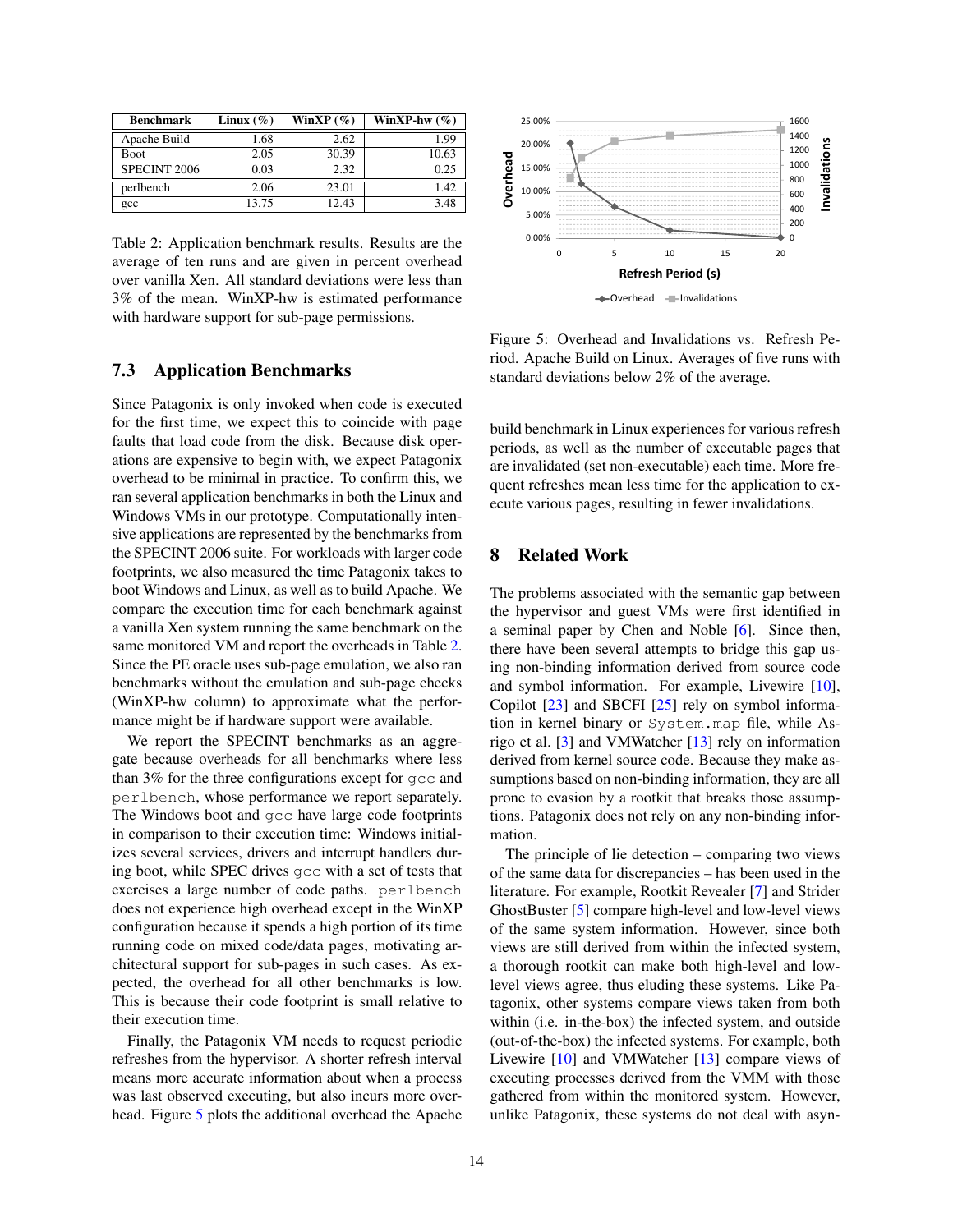chrony between the measurement times of the in-the-box and out-of-the-box views and will thus suffer from false positives. Lycosid [\[15\]](#page-0-0) also does lie detection by counting the number of address spaces in a VM. However, because Lycosid does not identify which binaries the processes are executing and the hypervisor's measurements contain noise, it can only probabilistically detect when the number of address spaces does not match the number of processes reported by the OS. Because Patagonix identifies processes and registers callbacks with the OS, Patagonix is able to both precisely detect hidden processes, as well as identify which process is being hidden.

Like Patagonix, remote attestation systems also must identify and report executing binaries on a system. In addition, they may also report the integrity of the data in a system, and are often used to report this information to a remote party instead of the system administrator. However, these systems in general assume a weaker attack model since they in general rely on the integrity of the OS. For example, IMA [\[29\]](#page-0-0), implements such functionality directly in the OS kernel, and thus depends on the integrity of the OS kernel to report correct results. An alternative is Terra [\[9\]](#page-0-0) which performs attestation in a hypervisor. Terra attests the identity of the virtual disk used to initialize a "closed box" to a remote party. Closed boxes are VMs that are fully managed by a third party and usually cannot be extended in any significant way. Since Patagonix allows the monitored OS to be arbitrarily extended as long as the hashes of any new legitimate code are in the trusted database. A combination of Patagonix and Terra's abilities could enable support for attestation of open, extensible systems as well as individual programs executing in these systems.

Hypervisors have long been used as a means for implementing a secure trusted computing base, with which untrusted OS images could be made secure [\[16,](#page-0-0) [31\]](#page-0-0). While our prototype was implemented in the Xen hypervisor [\[4\]](#page-0-0), the functionality required from the hypervisor is generic enough to allow Patagonix to be implemented on any virtualization system. To explore this point, we have obtained a source code license for VMware Workstation and are currently working on a port of Patagonix. We have found that VMware-specific functionality, such as its page table entry caching [\[2\]](#page-0-0) and dynamic code translation [\[1\]](#page-0-0), have not impeded the necessary functionality from being added.

Finally, Patagonix uses or extends ideas presented in other work. Patagonix is based on our earlier work called Manitou, which also uses hashes to identify running applications from a hypervisor [\[18\]](#page-0-0). However, Manitou is only able to identify applications for Linux guest OSs, making its treatment of the problem overly simplistic. It also does not perform synchronous lie detection. Independent to our work and using a similar low-level mechanism to detect code execution, SecVisor [\[31\]](#page-0-0) restricts what code can be executed by a modified Linux kernel. SecVisor focuses solely on code that is executed in kernel mode. It uses a custom-made hypervisor, showing that execution control can be achieved with a small TCB. In contrast, Patagonix provides comprehensive guarantees for unmodified Linux and Windows OSs as well as the applications they execute, and demonstrates that these guarantees can be obtained by small extensions to a general-purpose hypervisor. Other projects have manipulated the page tables used by the X86 MMU. For example, the PaX project [\[22\]](#page-0-0) proposes manipulating these page tables to emulate the NX bit on older CPU that do no have hardware support for the feature. Finally, computer forensics experts [\[30\]](#page-0-0) have demonstrated that PE binaries can be reconstructed by analyzing memory dumps. The PE identity oracle described in this paper uses similar techniques to identify binaries online.

#### <span id="page-14-0"></span>9 Conclusions

Current OSs are vulnerable to subversion by rootkit and thus cannot be relied upon to provide trustworthy information about what code is executing on a system. Patagonix solves this problem by using the processor MMU to detect executing code from a hypervisor. It then uses identity oracles, which leverage information from the binary format specifications and loaders to identify the executing code. In this way, Patagonix is able to bridge the semantic gap between the hypervisor and the OS without having to trust non-binding information, which is vulnerable to subversion by the rootkit. We have found that binary formats across different OSs have similarities, enabling the creation of a universal oracle construction framework and the use of common techniques across various binary formats. Aside from the binary-specific formats, the Patagonix framework does not use any information about the OS, allowing the same framework to be used on diverse OSs such as Windows XP, Linux 2.4 and Linux 2.6, without any modification. Through the combined use of writable and non-executable page table bits, Patagonix is only invoked when code is executed for the first time, and as a result, has a modest performance overhead of less than 3% on most applications.

#### Acknowledgements

This paper was greatly improved by comments from Tom Hart, Ian Sin, Jesse Pool, Lee Chew, James Huang, Stan Kvasov, Niraj Tolia and Ashvin Goel. We would also like to thank the anonymous reviewers for their helpful suggestions. This work was supported in part by an NSERC Discovery Grant and a MITACS Grant.